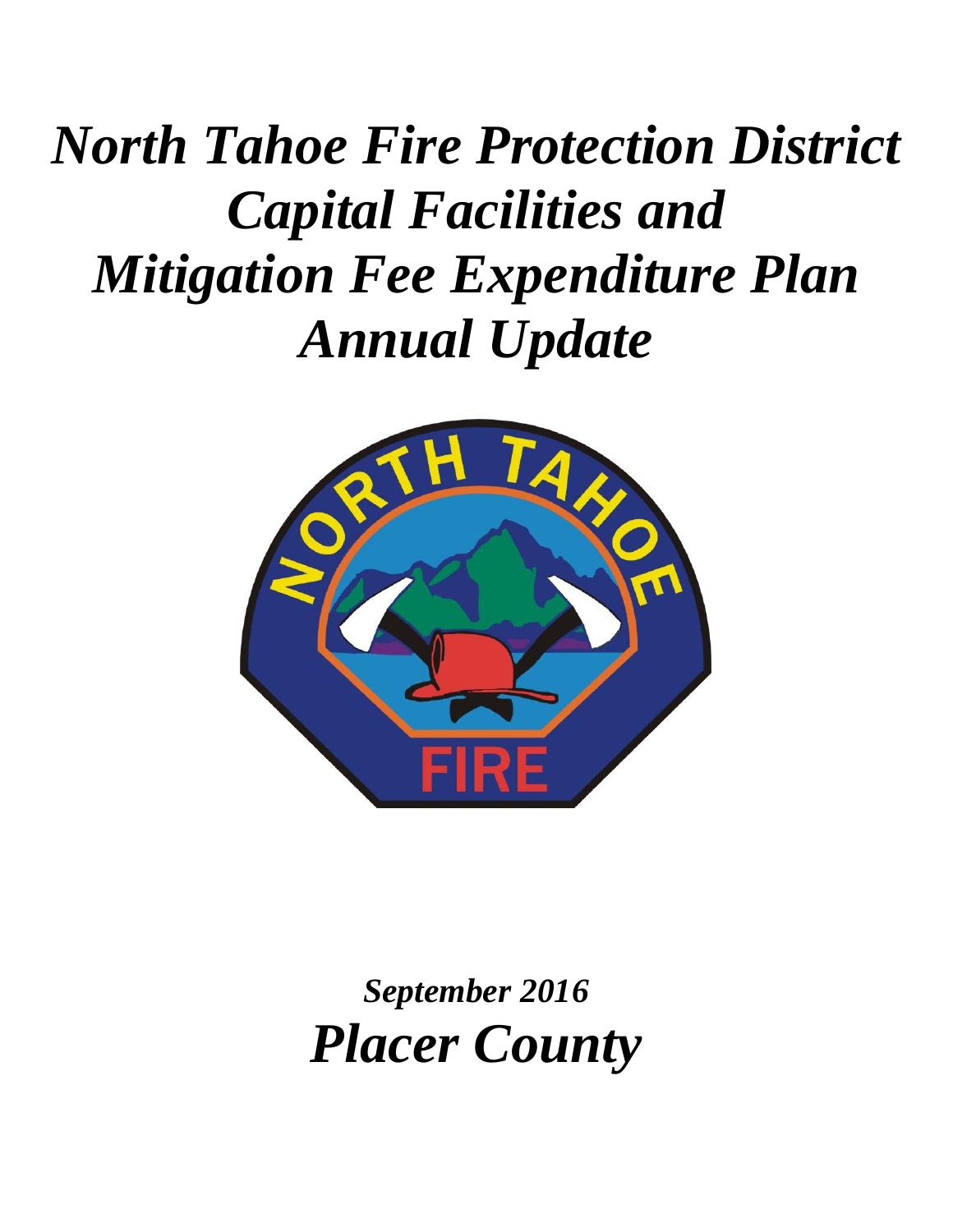# *Summary of the Mitigation Process*

In light of the Tahoe Regional Planning Agency (TRPA) 2012 Regional Plan update and the improving state of the economy, growth is expected to continue in the Lake Tahoe basin. The increase in protection inventory and service population has served to spread existing assets of public agencies over a substantially larger service base. The North Tahoe Fire Protection District has experienced an increase in the amount of building inventory to protect. This development has contributed to an increase in fire protection inventory, requiring a commensurate increase in firefighting infrastructure.

North Tahoe Fire Protection District is faced with growing capital improvement needs that exceed property tax increments. With the advent of Proposition 218, special tax or assessments are no longer valid revenue sources to keep pace with growth, new service and infrastructure demands. The North Tahoe Fire Protection District is utilizing a proactive approach to continue an existing level of service and to meet the future needs of the District.

Historical data about staffing and inventory has been gathered to develop estimates of adequate staffing levels and capital inventory. This information has been used to develop a fair and equitable mitigation fund equation. The total impact is analyzed by correlation between community growth and the increased need for fire prevention and protection services. The ultimate purpose of the mitigation fees is to provide a continuing level of service rather than a remedy for past development and to hopefully arrest the degradation of service levels.

In 1986 Assembly Member Cortese recognized the need for concise legislation concerning mitigation. AB1600 is the result of hearings. Through delay, the effective date of AB1600 was January 1, 1989. AB1600 enacted Government Code Sections 66000-66003. This in effect requires local agencies imposing mitigation fees to specify the public improvement, segregate the monies collected in special accounts, re-examine the necessity for the expanded balance after 5 years, and refund the balance with accrued interest. In addition, local agencies imposing the fee for defined facility and improvements would be authorized to adopt and annually review a specified capital facilities plan.

AB1600 required the North Tahoe Fire Protection District to go through an established process to enact a reasonable relationship between a development fee and the specified improvement that it will be used for. In simple terms, the North Tahoe Fire Protection District cannot arbitrarily charge a mitigation fee without first showing the relationship between impact of development and the fee being charged. A thorough analysis of this process was met was completed in 2007 and 2013. In 2015 another thorough analysis was conducted that established and confirmed the relationship between the impact of development and the fee being charged.

The final hurdle was the actual levy of fees. The California Attorney General issued the opinion that Special Districts cannot levy mitigation fees. However, the California Constitution allows Counties and Cities to levy mitigation fees. Through this process and by Resolution, Placer County has allowed the North Tahoe Fire Protection District to realize mitigation revenues. The content of this report will outline the spending plan for those fees collected up to and including the fiscal year 2015/2016, an inventory of the fees collected to this point and a proposal for a mitigation fee adjustment based on a generally accepted inflationary adjustment.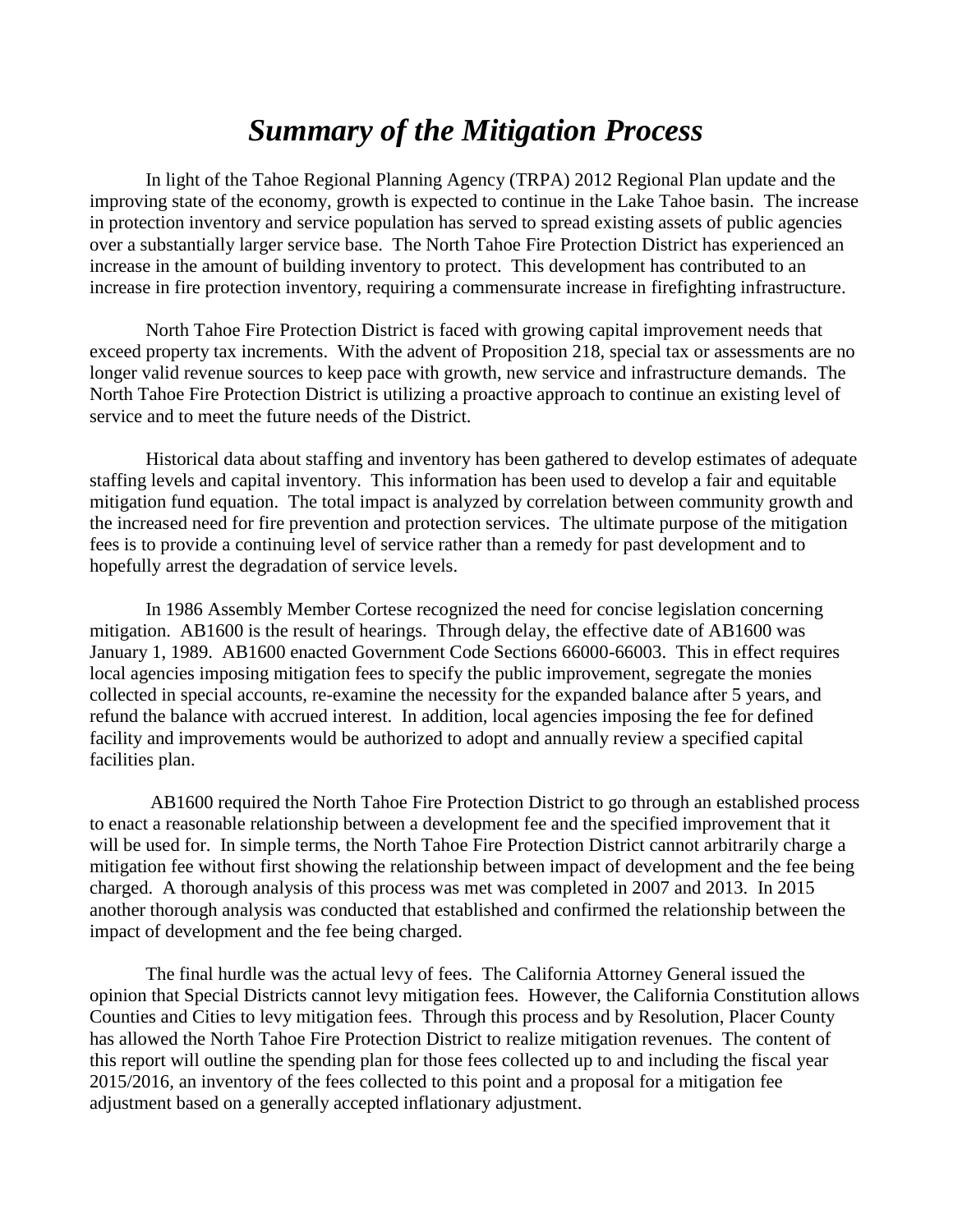# *Relationship Between Growth and Capital – Facilities Plan*

North Tahoe Fire Protection District continues to experience growth in fire inventory, as well as population, this trend is expected to continue for years to come. This development has contributed to an increase in calls for service and increased fire potential.

The recent trend of expanding small mountain cabins to expansive resort homes is creating larger homes with larger population potential. Many of these homes are vacation rentals, which carry increased risks with transient guests unfamiliar with the unusual fire and safety risks of forested and heavy snow areas. As the demand for fire and Emergency Medical Services capability increases through infill construction and "teardown" remodels, the ability to transport personnel and apparatus will degrade proportionally. The major arterial routes are critically congested and the projected increase in residents and visitors will only worsen the problem. The only plausible mitigation strategy is to maintain, upgrade or relocate staffed fire stations where response is timely, and to maintain enough redundancy in apparatus and equipment to act autonomously until assistance can arrive.

The continued growth will impact the District's ability to maintain the same level of service. The impact of this growth affects three aspects of the organization: (1) Personnel required (2) Fire Stations (3) Apparatus. Capital Mitigation fees may be used for specific items as clearly stated in AB 1600. Personnel cannot be funded with these fees. Development of fire stations and purchase of apparatus is allowed. North Tahoe Fire Protection District uses a systems approach to deliver services across the District. Each Station supports one another and apparatus are truly a system wide resource and all apparatus are available to all portions of the District. Thus it is appropriate that mitigation fees collected from one particular project or geographic area be used to support apparatus or facilities in another.

#### Personnel

Personnel cannot be funded with these fees.

#### Fire Stations

The Facilities Plan indicates the proposed expenditures for all existing facilities and those projected. Mitigation fees can only be used for Facility improvements directly related to growth. Funds shall not be used for replacement.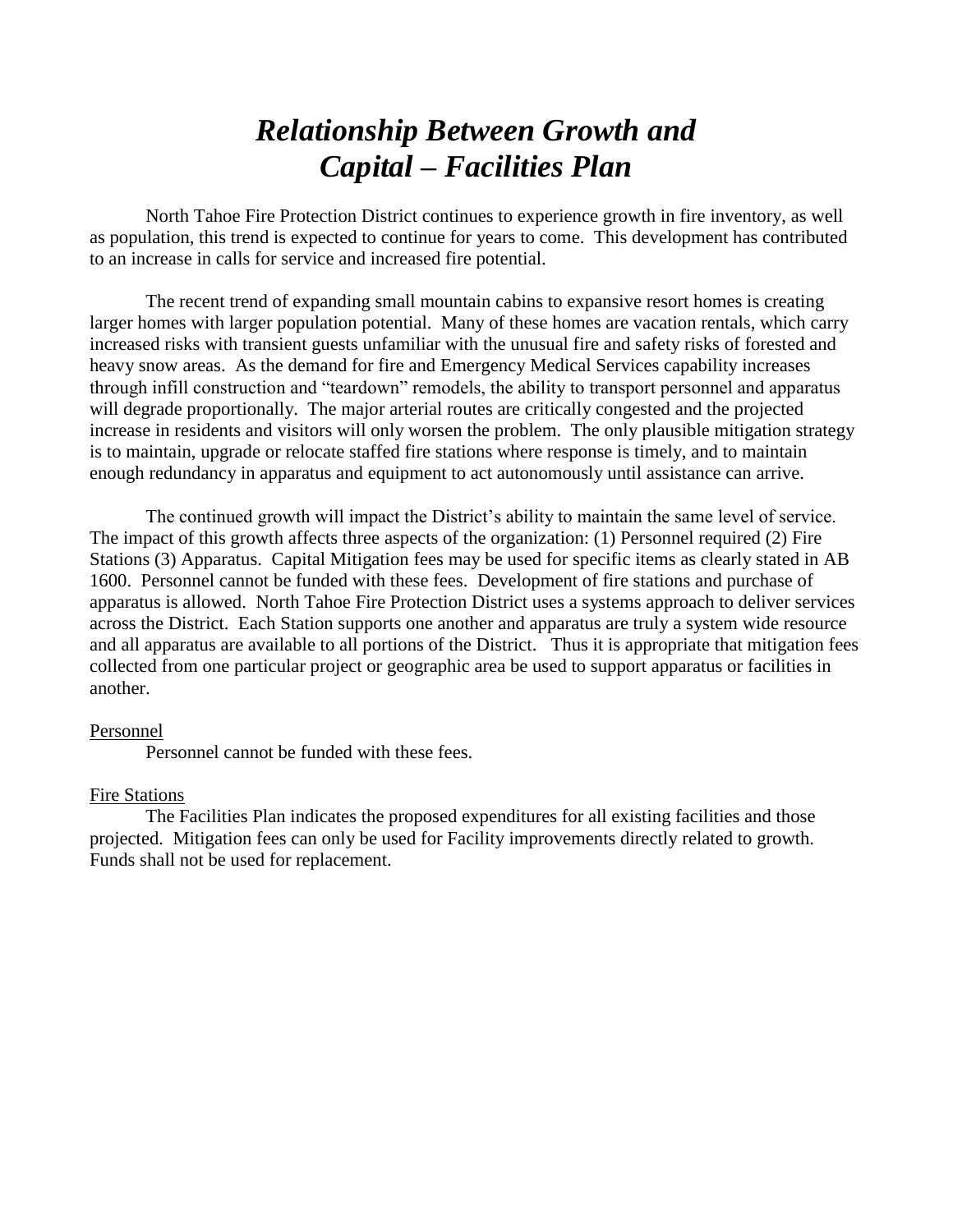# *Discussion of issues raised through public comment*

During the introduction of the Five year update to the District's AB1600 Mitigation plan in 2015, concerns were brought forward by community stakeholders. Concerns expressed included the population growth rate utilized by the District's AB1600 consultants (Goodwin Consulting Group) and the inclusion of facilities and equipment into the plan as they relate to new construction paying its fair share.

Goodwin Consulting Group used a 1.5% growth rate over 22 years (equaling 4,330 new residents and 540 new employees) which received considerable attention because the 2010 census numbers and some other indicators show a population decline coinciding with the recession starting in 2008. The 1.5% growth rate represents an average that is applied over a 22 year period. The growth rate for some years may be higher, while others may be lower. It is also important to note that the increase is applied to 2010 estimates, which reflect near-bottom economic conditions. The 11,172 resident populations represent the estimated residential population for 2013, which is based on the 2010 estimate provided by the County plus the average annual growth rate of 1.5% for the 3-year period from 2010 to 2013, the same formula as used in original mitigation plan study.

Another concern expresses was that 100% of certain projected new equipment and facilities were included into the plan rather than a reduced share being apportioned to new development. The question was also raised in discussion as to what standards and benchmarks the District uses to make plan updates and adjustments.

Wages and benefits make up greater than 70% of the cost to provide fire services, neither of which can be paid through collection of AB1600 mitigation fees. In essence, only 30% of the actual cost associated with providing additional fire protection services to future development are allocated under the Plan. In accordance with AB1600, the District placed specific facilities and equipment into the AB1600 mitigation plan in order to off-set anticipated increased demands on existing services by future development. Historically, the District collects \$60,000 to \$70,000 per year in mitigation fees and has never fully funded any single facility or apparatus.

Placement of essential fire apparatus and fixed facilities for community fire protection is a complex operational function that takes into account parameters outside the scope of AB1600, such as response times and staffing levels. National consensus standards are used for benchmarking and in future planning. The Insurance Services Office's *Fire Suppression Rating Schedule* and National Fire Protection Association, NFPA 1710 *Standard for the Organization and Deployment of Fire Suppression Operations, Emergency Medical Operations, and Special Operations to the Public by Career Fire Departments*, are two important national standards that assist in determining future needs.

The North Tahoe Fire Protection District will report annually the total number of AB1600 qualifying projects, including data for square footage for residential, commercial and industrial properties and the associated fees collected.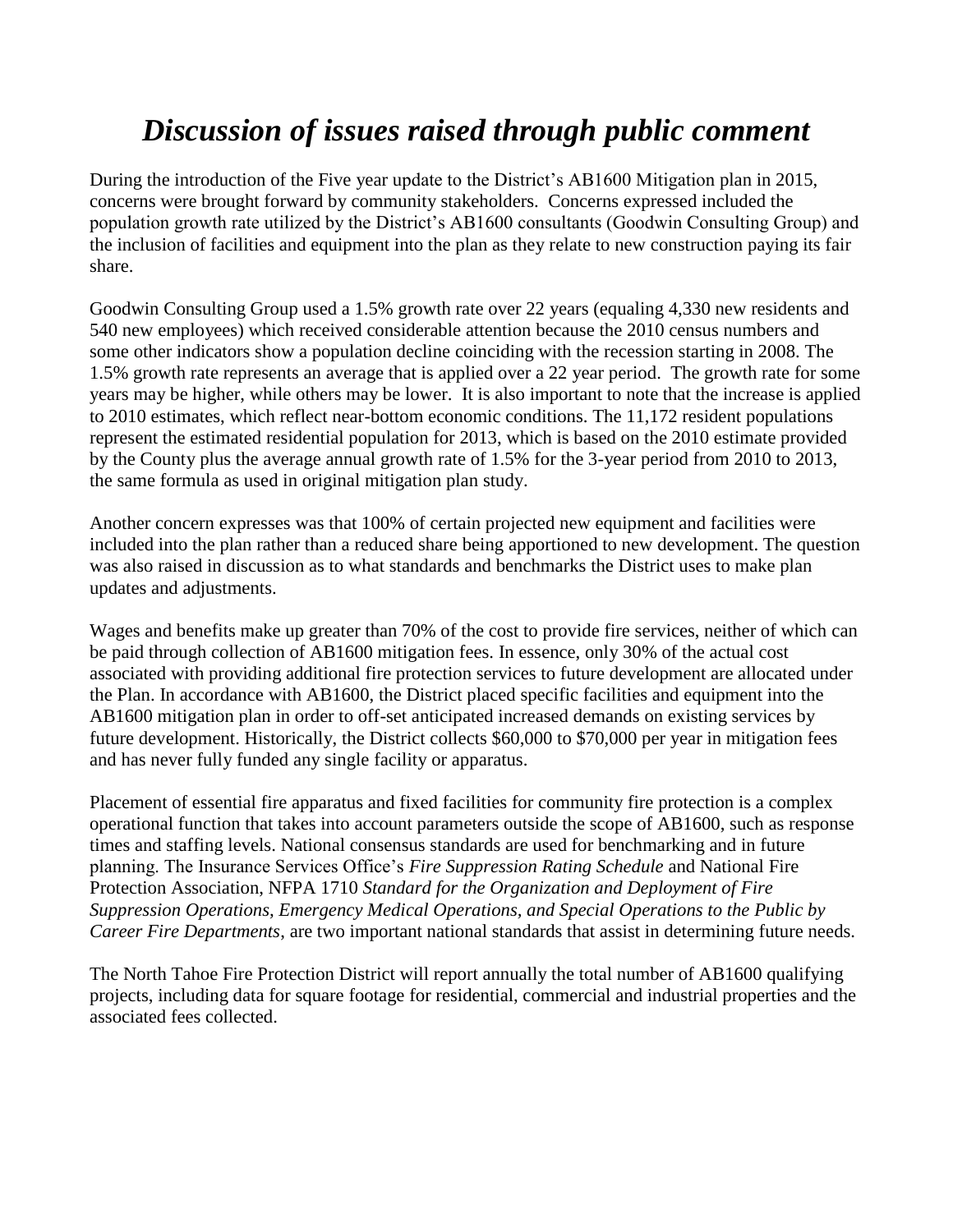# *Applicable California State Codes and National Fire Protection Association Standards*

### **Fire District Station Facilities.**

The Fire District builds and maintains stations and facilities in accordance with the current California State Building Code, Electrical Code, Plumbing Code and Mechanical Code and Fire Code. Station and Facility construction must all meet requirements of the Nation Fire Protection Association (NFPA) for construction and maintenance. The following standards are examples of NFPA standards that apply to new facility project within the North Tahoe Fire Protection District.

- Standard 101 Life Safety Code
- Ch 1.1.2 The code addresses the construction, protection and occupancy features necessary to minimize danger to life from the effect of fire, including smoke, heat and toxic gasses created during a fire. Ch1.1.3 – The Code established minimum criteria for the design and egress facilities so as to allow prompt escape of occupants from buildings or, where, desirable, into safe areas within buildings.
- Standard 1500 Fire Department Occupational Safety and Health Program
- Ch 9.1.1 Facility Safety All Fire Department facilities shall comply with all legally applicable health, safety, building, and fire code requirement.
- A.9.1.1 where health, safety, building, and fire codes are not legally applicable to fire department facilities; steps should be taken to ensure that equivalent standards are applied and enforced. In absence of local requirements, the provisions of NFPA 1; Fire Code NFPA 70; NFPA 101, Life Safety Code; NFPA 5000, Building Construction and Safety Code should be applied.
- In addition, the workplace safety standards specified in 92CFR 1910, Occupation Safety and Health Standards, or an equivalent standard should be applied. Applicable requirements of the Americans with Disabilities Act (ADA) should be met.

### **Fire Department Apparatus.**

The North Tahoe Fire Protection District operates several types of fire apparatus. Structural fire fighting engines are built in accordance with NFPA 1901; water tenders are built in accordance with NFPA 1903 Standard for mobile water supply fire apparatus; wildland fire apparatus are built in accordance with NFPA 1906; the District's aerial fire apparatus will be built in accordance with NFPA 1904.

NFPA Standard 1500 – Fire Department Occupational Safety and Health Program; Ch6 Fire Apparatus, Equipment, and Driver/Operators section 6.1.1 states fire departments shall consider safety and health as primary concerns in the specification, design, construction, acquisition, operation, maintenance, and inspection and repair of all fire department apparatus. The District will continue to meet this standard.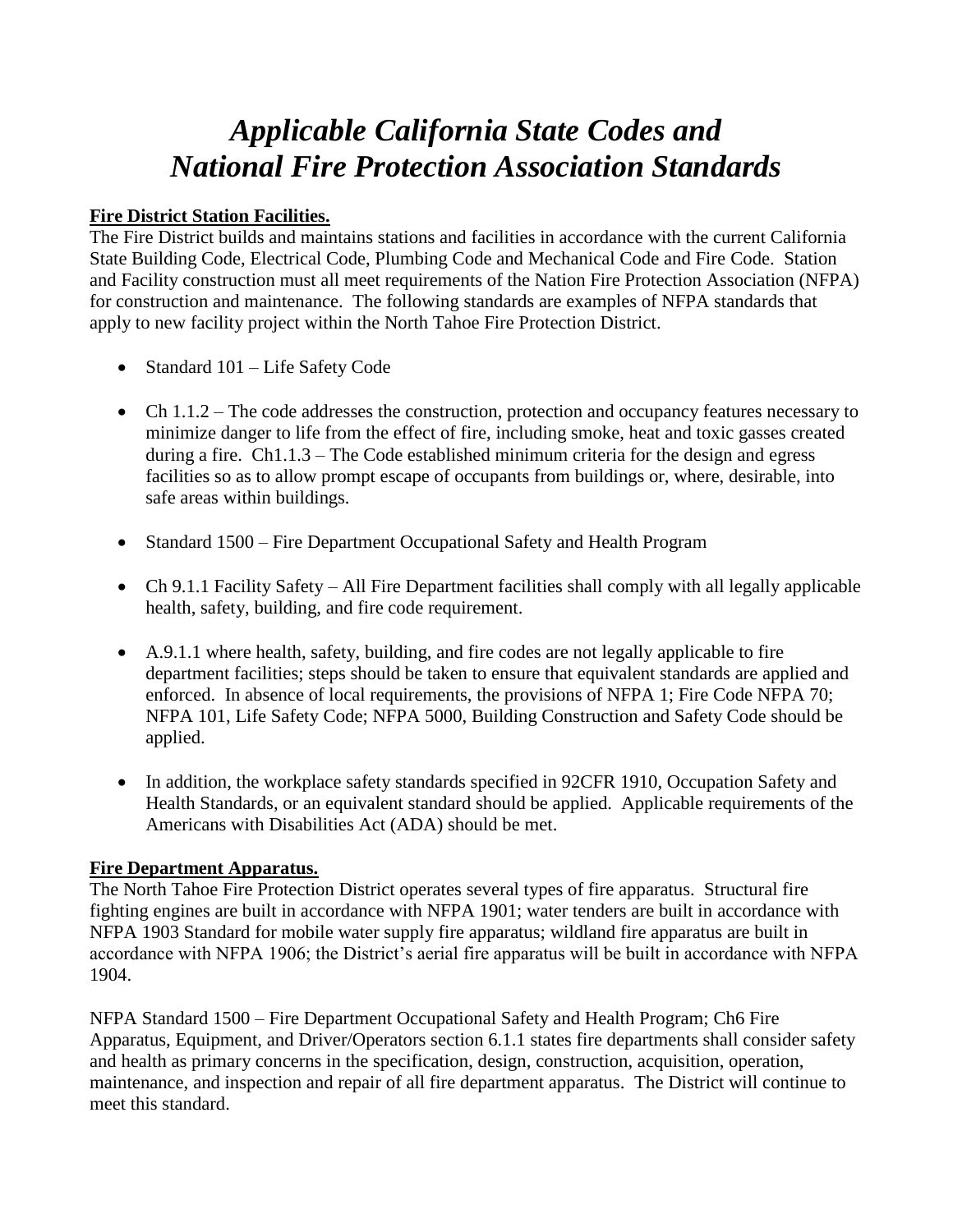#### **Fire Department Staffing.**

While staffing and personnel cannot be funded with Mitigation fees; the NFPA standard related to staffing is noted that staffing is an integral portion of fire attack and mitigation.

NFPA Standard 1710 – Organization and Deployment of Fire Suppression Operations, Emergency Medical Operations, and Special Operations to the Public by Career Fire Departments; Ch 4.3 Staffing and deployment states staffing in the fire department shall identify minimum staffing requirements to ensure that a sufficient number of members are available to operate safely and effectively. It is the District's intention to meet this standard.

| Demand Zone   | Demographics                            | Minimum Staff<br>to Respond | Response Time<br>(minutes) | <b>Meets</b><br>Objective |
|---------------|-----------------------------------------|-----------------------------|----------------------------|---------------------------|
| Urban Area    | $> 1,000$ people<br>$\frac{1}{2}$ sq mi | 15                          | 9                          | 90%                       |
| Suburban area | $500 - 1000$<br>people / sq mi          | 10                          | 10                         | 80%                       |
| Rural area    | $< 500$ people /<br>sq mi               | 6                           | 14                         | 80%                       |
|               | Travel distance                         |                             | Directly<br>dependent on   |                           |
| Remote area   | $> 8$ mi                                | 4                           | travel distance            | 90%                       |

The following table from Ch 4.3.2 indicates minimum staffing and response times required by NFPA: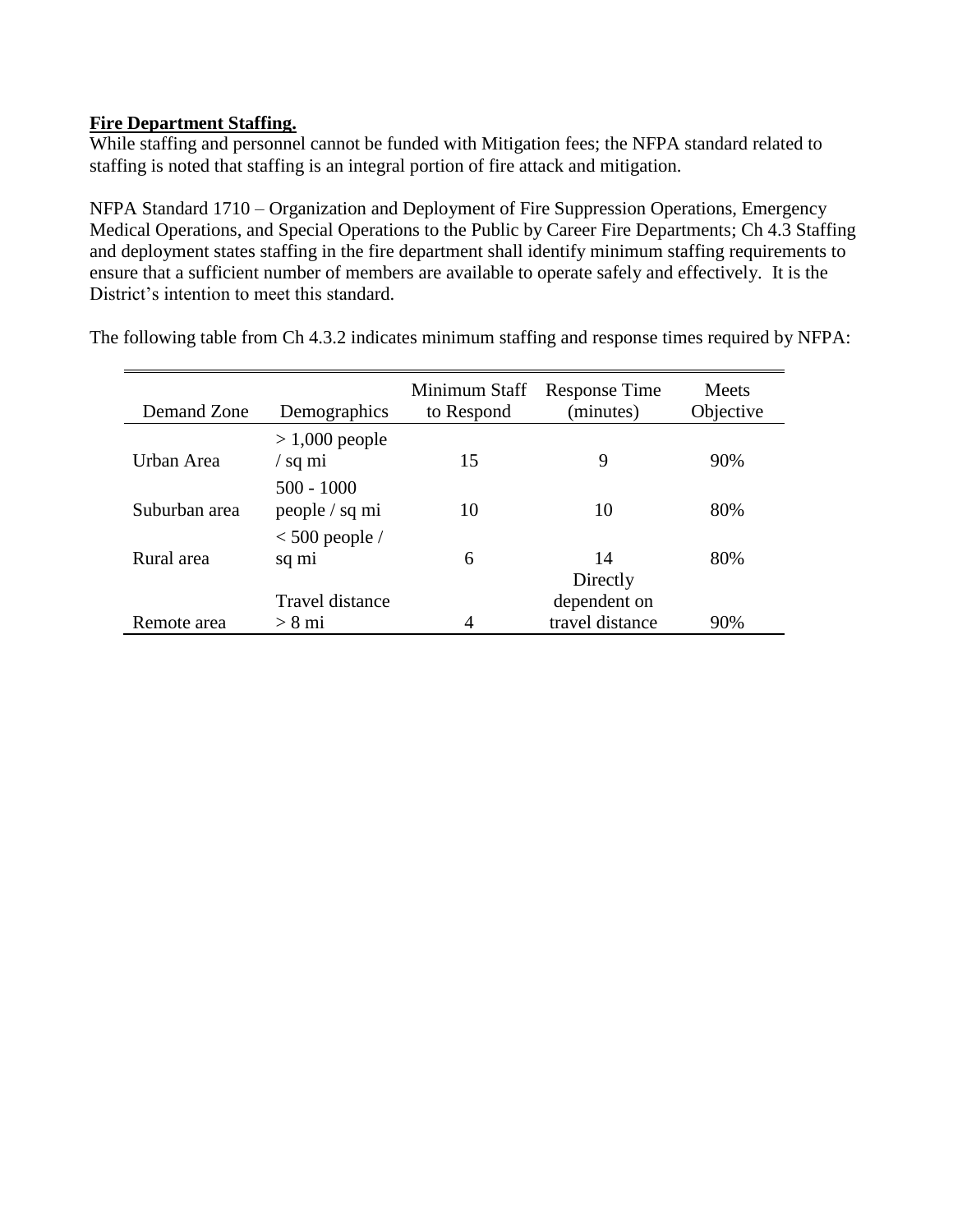# *North Tahoe Fire Protection District Physical Facilities – Expenditure Plan*

North Tahoe Fire Protection District personnel and equipment are quartered in five separate facilities. The stations are geographically distributed to provide coverage of the entire District. With the exception the new Public Safety Center Station 51, District stations are exceeding their designed capability; the apparatus rooms are filled to capacity; and no space is available for additional activities, equipment, or personnel, which will be required by growth. The facilities are as follows:

### *Station 51 – 222 Fairway Dr., Tahoe City*

Station 51 is the headquarters station of the District, construction was completed in 2012. This building achieve a LEED "Gold" certification. The station is 20,027 sq. ft., single story with a full sub-floor or basement level; wood frame construction with steel columns and support beams on a concrete foundation. Chief Officers, Fire Marshal, Forest Fuels and administrative staff have offices on the first floor of the building along with 5 double deep, pull through apparatus bays (approximately 7,000 sq. ft.). Staff quarters and an emergency operations center are located on the lower floor. This station was constructed to meet the administrative needs of the District for the next 50 years but has already reached capacity in many ways.

#### *Future Funding Needs and allocations for Station 51:*

| 5 year - Minor Capital Improvements  | 50,000  |
|--------------------------------------|---------|
| 15 year - Minor Capital Improvements | 100,000 |
|                                      | 150,000 |

### *Station 52 — 288 North Shore Blvd., Kings Beach*

Station 52 is located in Kings Beach, at the North end of the District. This station serves a large and dense population, much of which is an aging wood frame structures which have been converted to rental units. Additionally several large low income housing units have recently been added. Much of Kings Beach and Brockway is residential with narrow streets which can be barely passable with winter snows.

Built in 1956, Station 52 is a two story concrete block and wood structure. The building houses active engine companies, as well as some administrative offices. The station has three single bays and one double drive through bay. The single bays have 10' high doors, thus limiting the height of assigned apparatus. The drive-through bay has 12' doors and 14' side-to-side clearance.

The parcel of land that this station is located on has several restrictions that limit the District's ability to expand or retrofit this station. However in light of recent commercial development within the vicinity of this station, a significant remodel/upgrade must be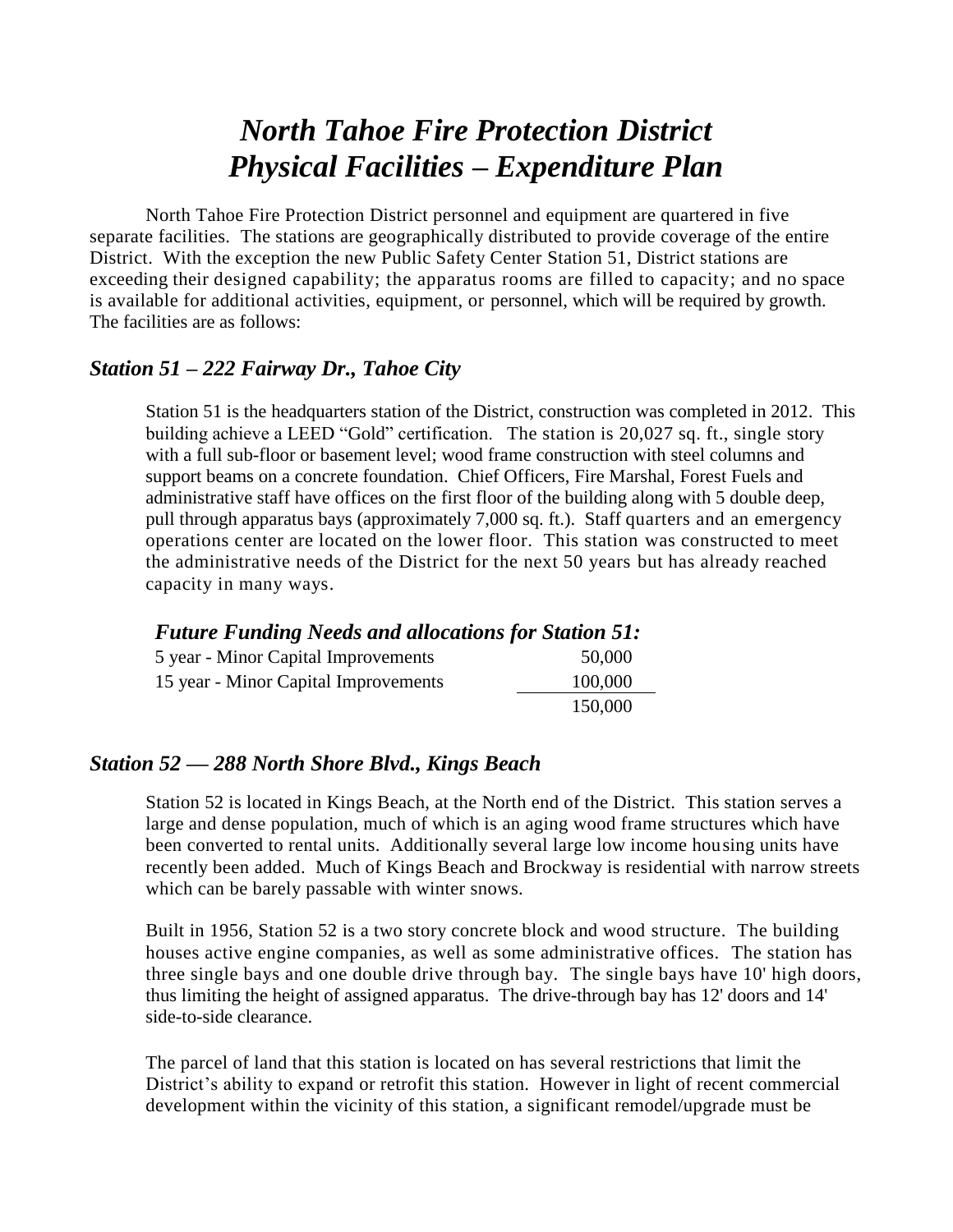considered. New development within the vicinity of this station has resulted in larger more dense occupancies requiring larger apparatus and more staffing. The cost for this remodel/upgrade would be significant.

Station 52 does not meet current State of California essential service building requirements. The costs of retrofitting the building to meet current standards would be significant.

### *Future Funding Needs and allocations for Station 52:* 5 year - Minor Capital Improvements 150,000 10 year - Upgrade/expansion/replacement 4,906,500 15 year - Minor Capital Improvements 150,000 5,206,500

### *Station 53 — 5425 West Lake Blvd., Homewood*

Station 53 serves the southernmost portions of the District. The area this station serves is much more remote than other areas of the District. From Station 53, the District provides contract EMS and automatic aide for fire response to areas of El Dorado County. Station 53 was built in 1962, constructed of concrete brick and wood construction.

Station 53 is a three single bay station with 12' high doors. The apparatus assigned to Station 53 barely fits in the apparatus bays; 31' apparatus is packed into 34' bays. Due to the area served; this station houses the water tender, one of the largest pieces of apparatus the District operates.

Station 53's quarters were built for 1 person resident staffing and are unsuitable for more than one person. Staffing increases due to growth have created a necessity to increase the size of quarters by adding a second bedroom and bathroom and remodel/expansion of the existing kitchen and living room.

Homewood Mountain Resort is currently in the process of expanding/upgrading their facilities. Their project would include additional commercial and residential buildings. This development will impact the District ability to provide service with current staffing levels. Serious consideration will have to be given to an upgrade/expansion of Station 53 to enable the District to provide adequate service by staffing this station with additional personnel. The cost for this upgrade/expansion would be significant.

Station 53 does not meet current State of California essential service building requirements. The costs of retrofitting the building to meet current standards would be significant

| <b>Future Funding Needs and allocations for Station 53:</b> |           |  |  |
|-------------------------------------------------------------|-----------|--|--|
| 5 year - Minor Capital Improvements                         | 75,000    |  |  |
| 7 year - Upgrade/expansion/replacement                      | 3,582,500 |  |  |
| 15 year - Minor Capital Improvements                        | 150,000   |  |  |
|                                                             | 3,807,500 |  |  |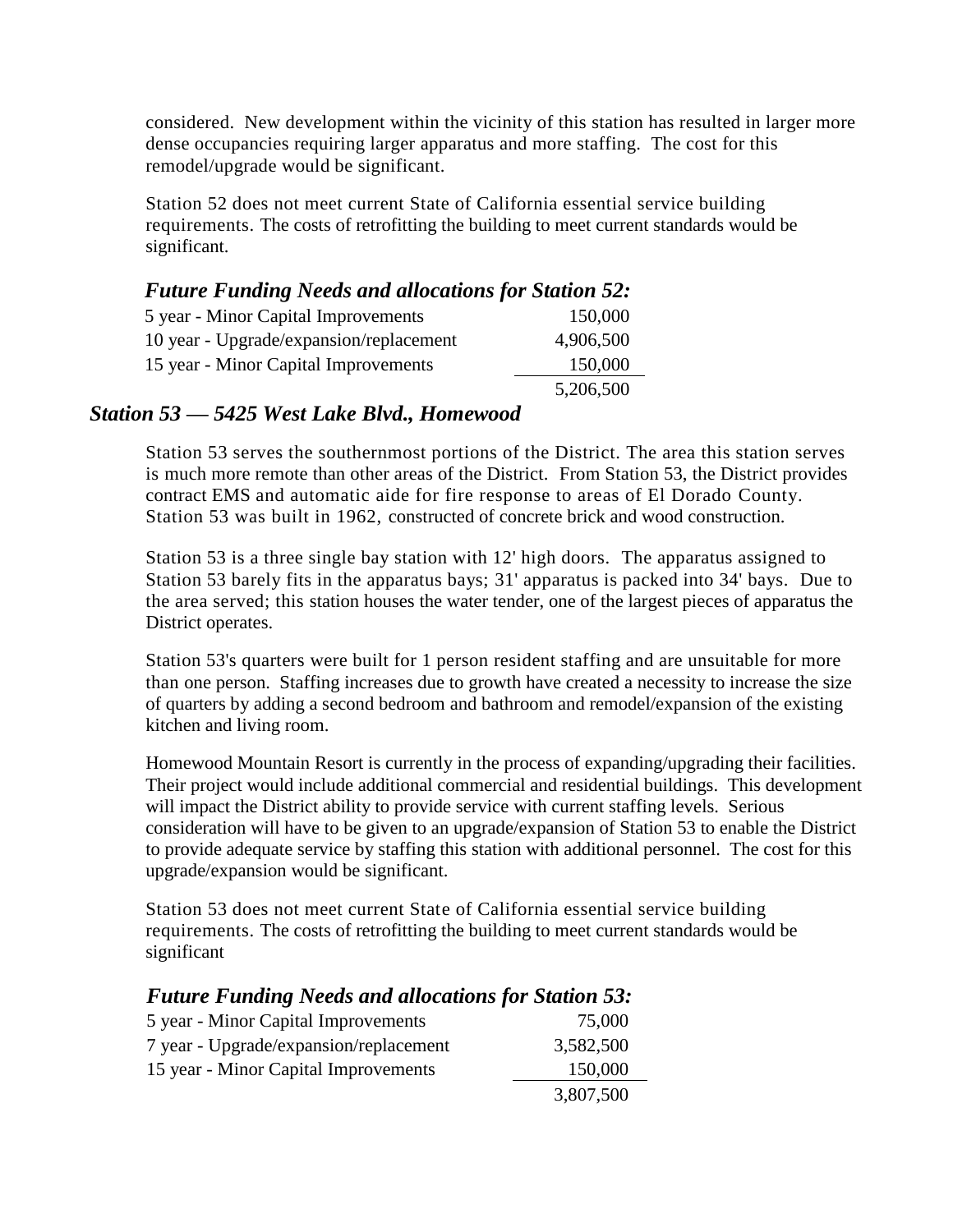### *Station 54— 159 Observation Drive, Tahoe City*

Station 54 is located in the Dollar Hill area of the District. The station serves both as a working mechanics shop of the District and storage for response apparatus. Station 54 is on a residential lot in a residential neighborhood. The Station built in 1962 with wood frame construction and residential station design. This station is marginally adequate for its present use; however incompatible with residential zoning. A long term plan should move the mechanics shop into larger more industrial facility. This fire station would need significant additions to house full time staffing.

Station 54 does not meet current State of California essential service building requirements. The costs of retrofitting the building to meet current standards would be significant.

### *Future Funding Needs and allocations for Station 54:*

| 5 year - Minor Capital Improvements     | 75,000    |
|-----------------------------------------|-----------|
| <b>Upgrade of Mechanic Shop</b>         | 300,000   |
| 15 year - Upgrade/expansion/replacement | 3,500,000 |
|                                         | 3,875,000 |

### *Station 55 — 240 Carnelian Bay Rd., Carnelian Bay*

Station 55 is located in the community of Carnelian Bay, about midway between the North boundary of the District and the main station, station 51. This station was built in 1962 as residential fire station. The building is two story and of poured concrete and block construction.

Both quarters and apparatus bays are adequate for the apparatus assigned, although some modifications of door height must be considered. The station is presently being utilized apparatus and equipment storage. Additionally it is used during the summer months as a staffed station by CalFire.

Station 55 does not meet current State of California essential service building requirements. The costs of retrofitting the building to meet current standards would be significant.

| <b>Future Funding Needs and allocations for Station 55:</b> |         |  |  |  |
|-------------------------------------------------------------|---------|--|--|--|
| 5 year - Minor Capital Improvements                         | 75,000  |  |  |  |
| 15 year - Minor Capital Improvements                        | 150,000 |  |  |  |
|                                                             | 225,000 |  |  |  |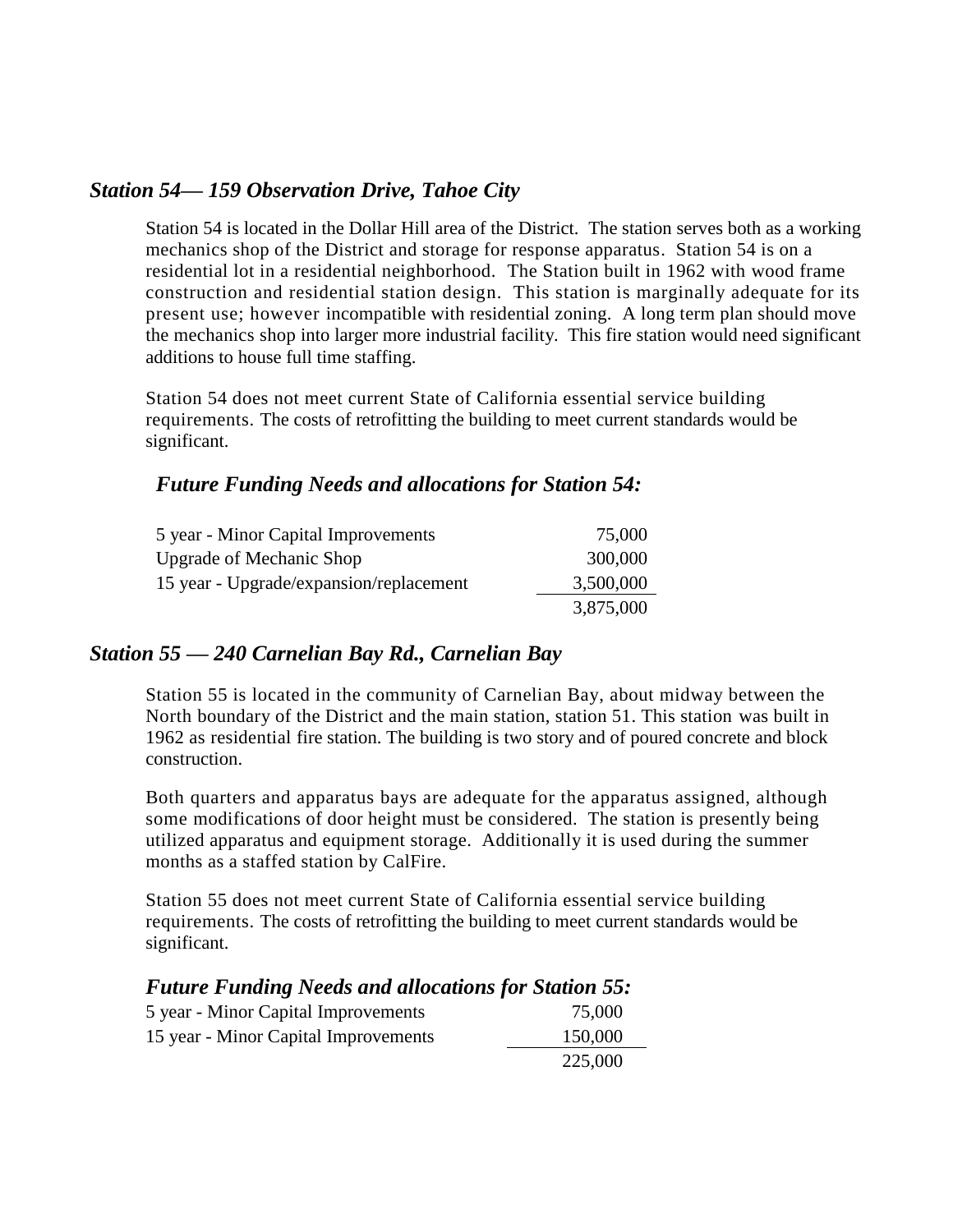### *Future Fire Station Property — 2155 West Lake Blvd., Pine/and (Kilner Park)*

This undeveloped property is strategically located along the West shore of the Fire District between 2 existing fire Stations (Sta. 51 and 53). Many years ago the Fire District was granted the right to develop a fire station on the South East corner of this property. Tahoe City PUD currently maintains the property as a park. A staffed fire station at this location would significantly reduce critical response times to local communities. Budget constraints and fiscal priorities have prevented development of this site.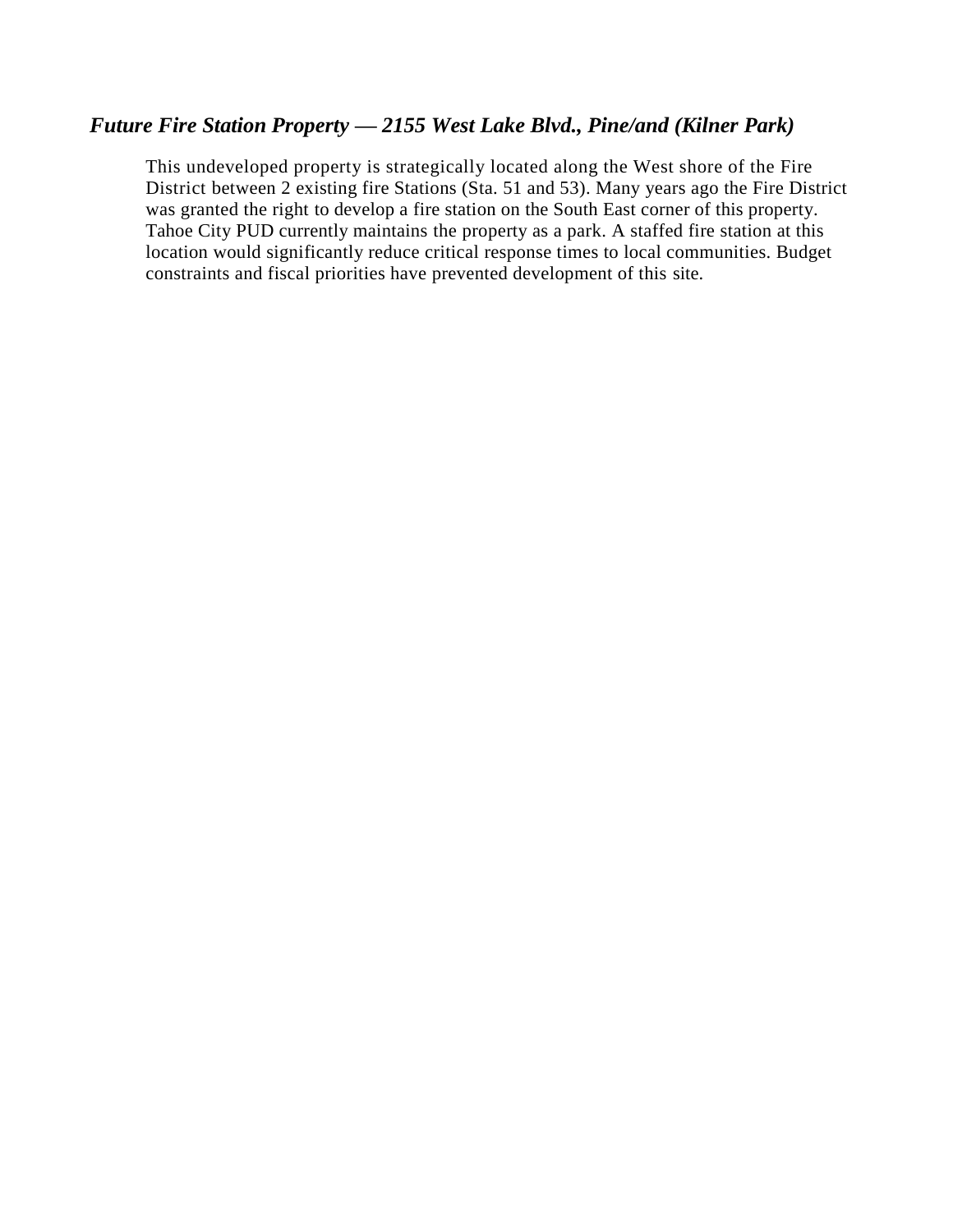# *Ongoing Inflation Adjustment*

Mitigation fees are adjusted annually to accommodate the impact of development (growth) on fire protection services within the District. The District adjusts mitigation fees based on the percent change in construction costs as defined in the Construction Cost Index (CCI) published by the *Engineering News-Record.* The need for the District to adjust mitigation fees annually was approved by the Placer County Board of Supervisors, and recommended in the Fire Facilities Mitigation Fee Study.

## *Proposed 2016 Mitigation Fee Rate adjustment based on the Updated Impact Fee Study*

Fixed rate pricing structures are unable to keep pace with increasing costs of facilities, vehicles, and general fire protection infrastructure requirements. Thus consistent with the spirit of the enabling legislation, the District has adjusted its mitigation fee schedule for 2015/2016. District's last mitigation fee structure increase occurred in 2015 and was based on the Construction Cost Index (CCI) published by the *Engineering News-Record.* The CCI change for the period November 2014 through November 2015 was 1.82%.

The below chart outlines the existing and proposed rate structure for the mitigation fee schedule.

|                                            | <b>FEE SCHEDULE</b>    |                          |
|--------------------------------------------|------------------------|--------------------------|
| <b>CONSTRUCTION TYPE</b>                   | 2015 EXISTING          | <b>2016 NEW PROPOSED</b> |
| <b>Residential</b>                         | \$1.03 per square foot | \$1.05 per square foot   |
| <b>Nonresidential</b><br><b>Commercial</b> | \$0.70 per square foot | \$0.71 per square foot   |
| <b>Office</b>                              | \$0.89 per square foot | \$0.91 per square foot   |
| <b>Industrial</b>                          | \$0.59 per square foot | \$0.60 per square foot   |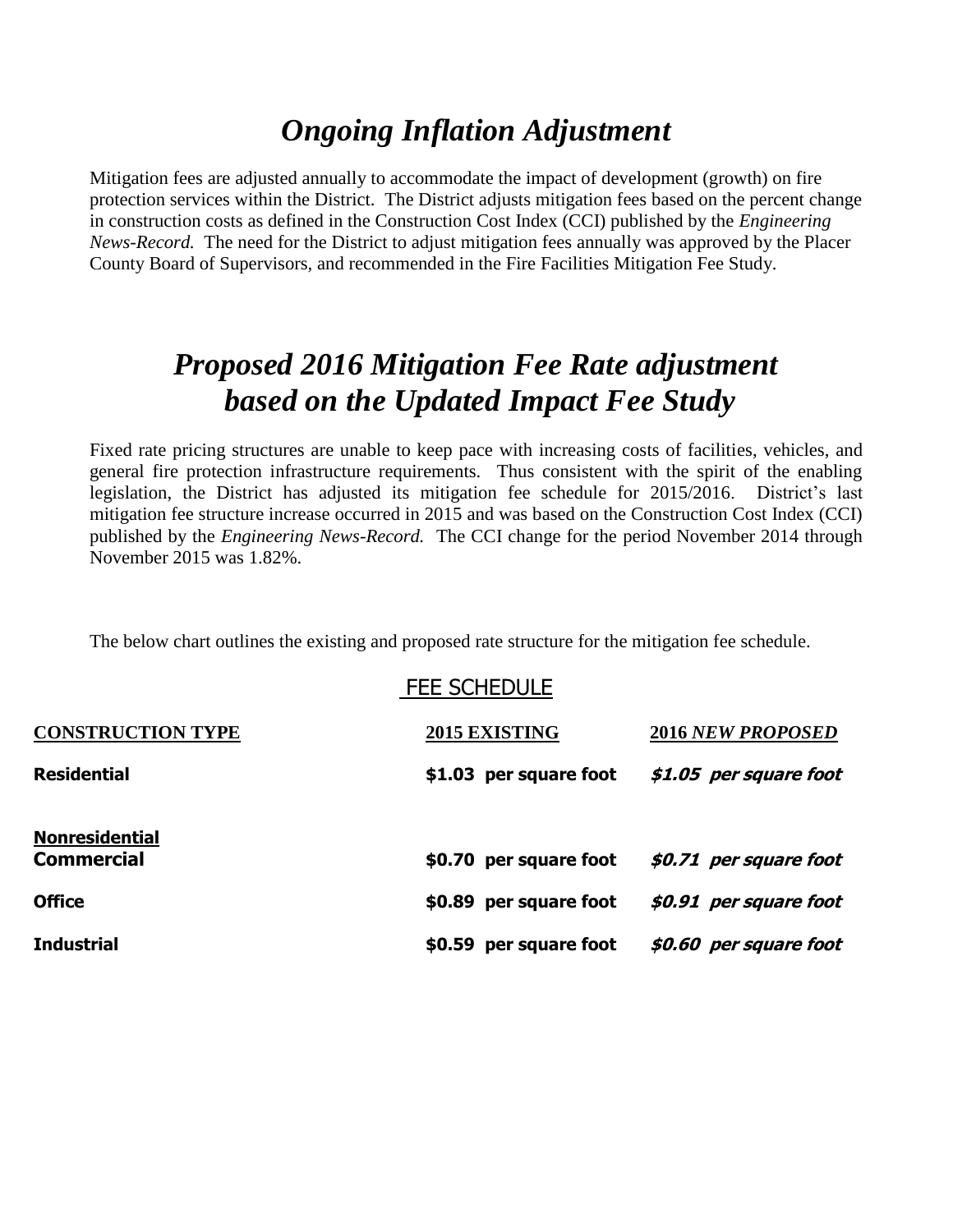|                                          | FY 12-13      | FY 13-14      | FY 14-15      | FY 15-16      | FY 16-17         | FY 17-18         | FY 18-19         |
|------------------------------------------|---------------|---------------|---------------|---------------|------------------|------------------|------------------|
|                                          | <b>Actual</b> | <b>Actual</b> | <b>Actual</b> | <b>Actual</b> | <b>Projected</b> | <b>Projected</b> | <b>Projected</b> |
|                                          |               |               |               |               |                  |                  |                  |
| <b>Mitigation Fund Beginning Balance</b> | \$53,694      | \$28,350      | \$27,945      | \$60,350      | \$87,180         | \$88,390         | \$74,600         |
|                                          |               |               |               |               |                  |                  |                  |
| <b>Revenue Category</b>                  |               |               |               |               |                  |                  |                  |
| Projected annual mitigation fees revenue | \$63,141      | \$73,784      | \$106,236     | \$124,461     | \$110,000        | \$110,000        | \$110,000        |
| Projected account interest at 1.1% APR   | \$695         | \$812         | \$1,169       | \$1,369       | \$1,210          | \$1,210          | \$1,210          |
|                                          |               |               |               |               |                  |                  |                  |
|                                          |               |               |               |               |                  |                  |                  |
| <b>Total Revenues</b>                    | \$117,530     | \$102,945     | \$135,350     | \$186,180     | \$198,390        | \$199,600        | \$185,810        |
|                                          |               |               |               |               |                  |                  |                  |
|                                          | FY 12-13      | FY 13-14      | FY 14-15      | FY 15-16      | FY 16-17         | FY 17-18         | FY 18-19         |
| <b>Expenditure Category</b>              | <b>Actual</b> | <b>Actual</b> | <b>Actual</b> | <b>Actual</b> | <b>Projected</b> | <b>Projected</b> | <b>Projected</b> |
|                                          |               |               |               |               |                  |                  |                  |
| New Fire Station 51                      | \$75,000      | \$75,000      | \$75,000      | \$99,000      | \$110,000        | \$110,000        | \$110,000        |
| Equipment                                |               |               |               |               |                  |                  |                  |
| Mitigation Plan Update                   | \$14,180      |               |               |               |                  | \$15,000         |                  |
|                                          |               |               |               |               |                  |                  |                  |
|                                          |               |               |               |               |                  |                  |                  |
| <b>Total Expenditures</b>                | \$89,180      | \$75,000      | \$75,000      | \$99,000      | \$110,000        | \$125,000        | \$110,000        |
| <b>Mitigation Fund Ending Balance</b>    | \$28,350      | \$27,945      | \$60,350      | \$87,180      | \$88,390         | \$74,600         | \$75,810         |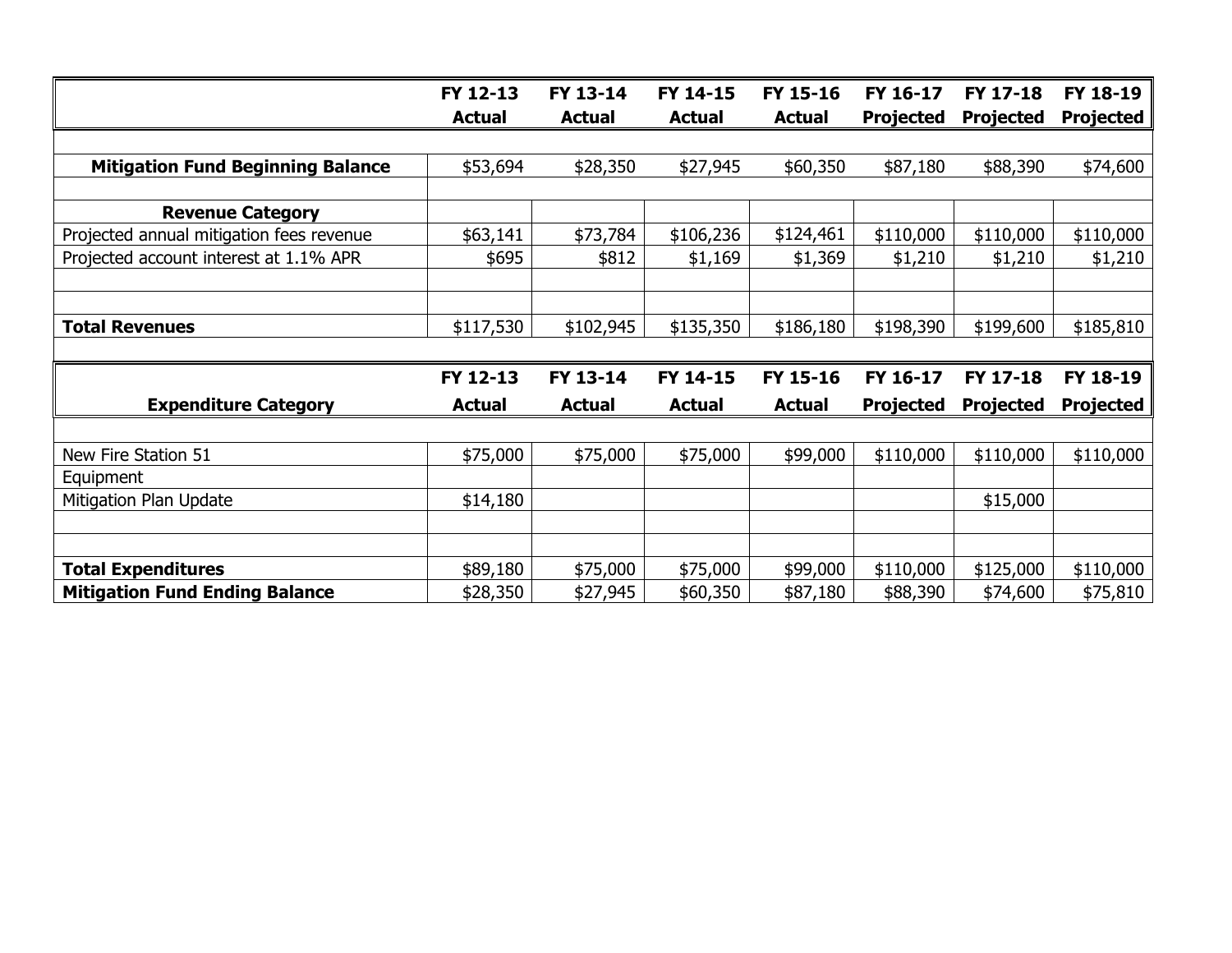# *North Tahoe Fire Protection District Use Statement*

AB 1600 states that a District must have a statement of use to which mitigation fees are to be assigned. For the fiscal year 2015/2016, the fire mitigation fees collected within the North Tahoe Fire Protection District will be utilized towards the following programs:

- 1. **New fire station (Station 51):** The District has replaced its headquarters fire station with the construction of Station 51/Public Safety Center, completed in 2012. This building achieved a LEED "Gold" certification. The station is 20,027 sq. ft., with Chief Officers, Fire Marshal, Forest Fuels and administrative staff offices on the first floor of the building along with 5 double deep, pull through apparatus bays (approximately 7,000 sq. ft.). Staff quarters and an emergency operations center are located on the lower floor.
- 2. **Equipment:** The District has recognized the need to add additional equipment to our engine companies. Many of our engines have a full complement of equipment required by NFPA 1901, however some do not. The District endeavors to comply with NFPA 1901 by added this new equipment to our engine companies.